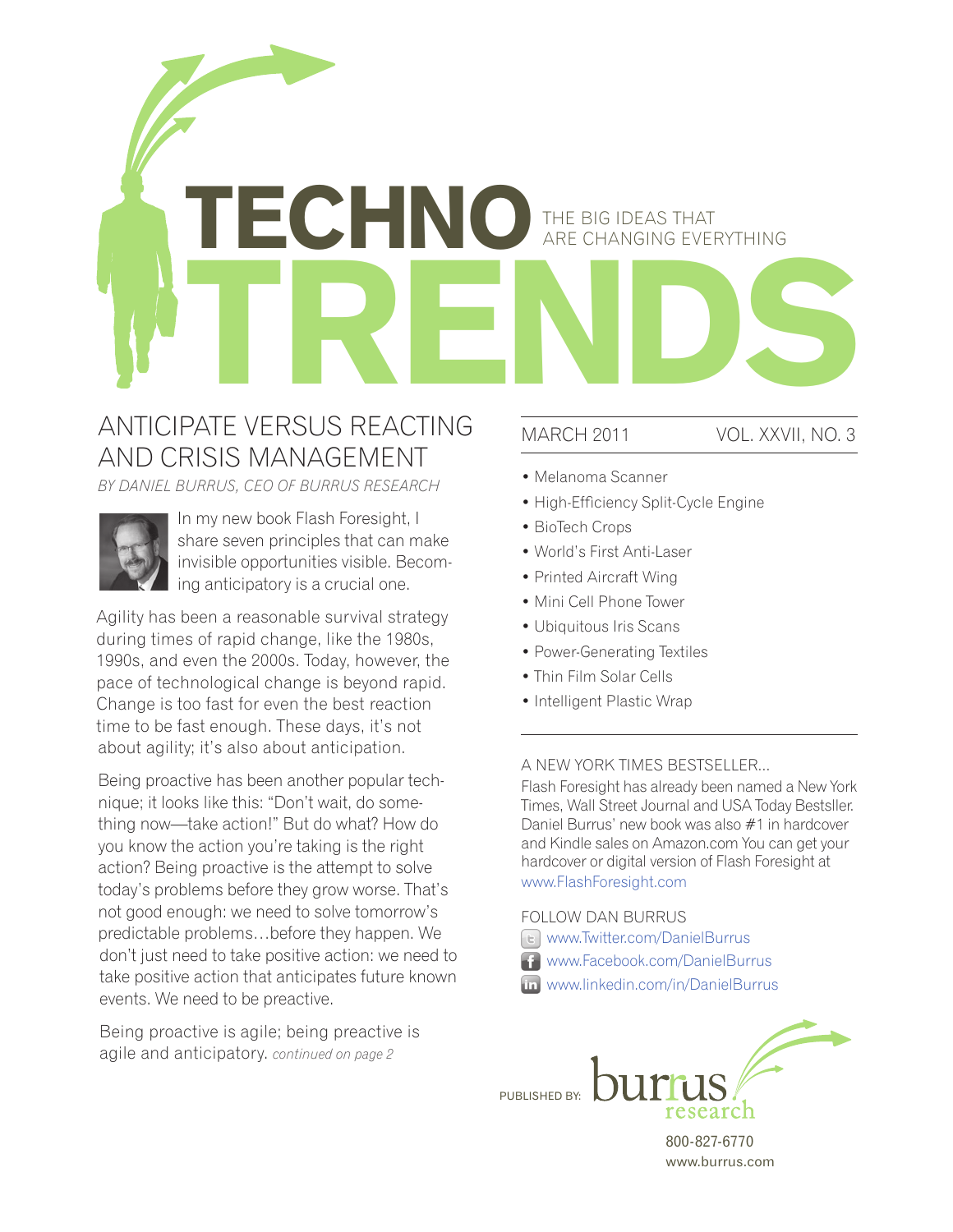## THE BIG IDEAS THAT ARE CHANGING EVERYTHING **TRENDS**



## ANTICIPATE *(continued from page 1)*

The shift from proactive to preactive also creates a shift in the nature of our relationship to change. We tend to think of change as disruptive, but this is generally true only when change comes from the outside in. For example, when a new technology comes out that changes customer behavior, or when the boss changes strategy, or when a competing marketplace opens up overseas, we scramble to adapt.

Being preactive means putting yourself into opportunity mode, looking at problems before they occur, and then preventing them from happening in the first place. It means, instead of always reacting to change that happens from the outside in, creating change from the inside out.

Change from the outside in is disruptive. Change from the inside out is purposeful and constructive. This is the kind of change that allows you to direct your future and seize your destiny. The only possible way to operate in that kind of change is by becoming anticipatory. One way to do that is with a tactic I call future benchmarking.

Benchmarking is a popular technique of strategic management that involves tracking and imitating the best practices of the leader in your field. But there is an inherent problem here: you're benchmarking the best practices of the present. By the time you reverse-engineer it, copy it, and implement it, it will be obsolete. Because change is moving forward so rapidly, you'll always be playing catch-up.

What you really want to do is jump ahead. How? By skipping over today's best practices and benchmarking what the best practices will be in the visible future, based on hard trends and future certainties.

Let's say you're a manufacturer. You decide that Toyota's "lean manufacturing" approach is the best model around right now, so you say, "Let's copy that." But it may take you four or five years to successfully copy what Toyota is doing. So what do you do?

Instead of looking at what Toyota is doing today, ask yourself, "Based on the hard trends we know will happen, and the strategic path Toyota is on, what is our best projection of what Toyota will be doing four or five years from now?"

Then you can base your strategy on emulating those best practices so you can become the leader of your field, instead of staying in a perpetual game of follow-the-leader.

How are you supposed to figure out what Toyota, or anyone else, is going to be doing five years from now? By taking the time to fine-tune your knowledge of the hard trends. That's the best way to figure out what to look for—to uncover what, specifically, to anticipate. Try it. The results will amaze you.

## TECHNOLOGY NEWS HIGHLIGHTS

## MELANOMA SCANNER

A new handheld device is designed to aid in the early detection of skin cancer. Using a technique called Raman spectroscopy, it can identify the molecular makeup of a mole by illuminating it with a specific wavelength of light and then measuring the type of light that is reflected back. Known as the Verisante Aura, the device scans for 21 different cancer biomarkers in less than one second, and compares the spectral signature of the sample to a database of various skin diseases. Preliminary results of a six-year clinical study involving approximately 1,000 lesions indicate that the instrument correctly identified every case of melanoma in a total of 274 lesions that had been flagged for biopsy. Commercial units are expected to be available in September 2011.

*For information: Verisante Technology, Inc., 309-2309 W. 41st Avenue, Vancouver, British Columbia, Canada V6M 2A3; phone: 604- 605-0507; fax: 604-605-0508; Web site: [www.verisante.com](http://www.verisante.com)*

## HIGH EFFICIENCY SPLIT-CYCLF FNGINF

Traditionally, split-cycle engines have not been able to match the function and efficiency of standard four-cycle internal combustion engines. But a new design could surpass the performance of today's engines and improve fuel economy by as much as 50 percent. The new engine features a unique valve design that reduces clearance between the cylinder head and the piston. This allows nearly 100 percent of the compressed air to be pushed into the crossover passage. In addition, a

© Burrus Research, Inc. 2/4 [www.burrus.com](http://www.burrus.com)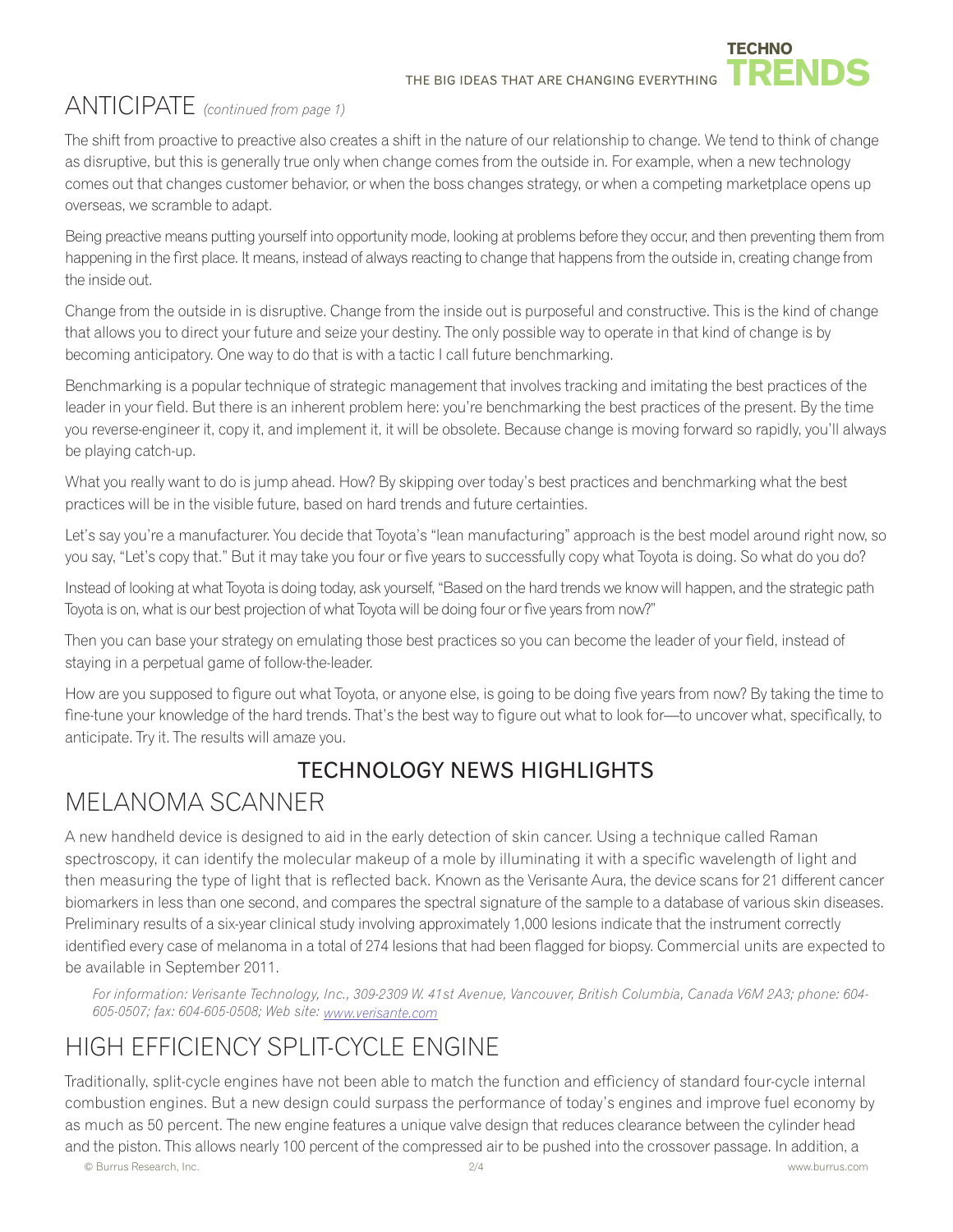#### THE BIG IDEAS THAT ARE CHANGING EVERYTHING

**TECHNO** 

combination of high pressure air entering the power cylinder and a fast combustion rate results in better thermal efficiency. Finally, a compressed air tank captures air that is not used for combustion, which can later be used to drive the engine. In computer simulations on a 2004 Chevy Cavalier, the split-cycle engine reduced fuel consumption by 25 to 36 percent.

*For information: Scuderi Group Corporation Headquarters, 1111 Elm Street, Suite 33, West Springfield, MA 01089; phone: 413-439- 0343; fax: 413-439-0266; Web site: [www.scuderigroup.com](http://www.scuderigroup.com)* 

## BIOTECH CROPS

According to the International Service for the Acquisition of Agri-biotech Applications (ISAAA) genetically-modified (GM) crops now account for 10 percent of the world's farmland, and their use is continuing to grow at a steady pace, especially in countries that export large quantities of soy and grain. Globally, in 2010, 81 percent of soybeans, 64 percent of cotton, 29 percent of corn and 23 percent of canola came from genetically engineered seeds. Herbicide tolerance is the most common genetic modification. This allows farmers to spray crops with the weed killer glyphosate (aka Roundup) without harming them, and is present in 61 percent of biotech crops. Another commonly used gene comes from a bacteria called Bacillus thuringiensis, which enables plants to produce their own insecticide and appears in about 17 percent of biotech crops. One downside to the widespread use of GM crops has been the emergence of glyphosate-tolerant weeds. The addition of new allergens and toxins to food is also a concern. However, the higher yields of biotech varieties will undoubtedly play an important role in feeding the growing world population, which is expected to peak at 9 billion by 2050.

*For information: ISAAA AmeriCenter, 417 Bradfield Hall, Cornell University, Ithaca, NY 14853; phone: 607-255-1724; fax: 607-255- 1215; email: [americenter@isaaa.org; W](mailto:americenter@isaaa.org)eb site: [www.isaaa.org](http://www.isaaa.org)* 

## WORLD'S FIRST ANTI-LASER

Yale University scientists recently unveiled the world's first anti-laser – a device that absorbs light at specific frequencies rather than emitting it. Known as a coherent specific absorber (CPA) it uses a silicon wafer as a "loss medium." The wafer is encapsulated in a cavity and aligned with incoming light waves in such a way that they become trapped and bounce back and forth until they are eventually absorbed and their energy is released as heat. The current proof-of-concept device absorbs 99.4 percent of the light that enters it, although the theoretical limit is 99.999 percent. According to computer simulations, the size should also be able to be reduced from the current 1 centimeter to as small as 6 microns (about onetwentieth the diameter of a human hair). Applications for such devices may one day include switches and detectors for optical computers as well as therapeutic imaging and fiber optic communications.

*For information: A. Douglas Stone,Yale University, Department of Applied Physics, 15 Prospect Street, New Haven, CT 06511; phone: 203-432-4279; email: [douglas.stone@yale.edu; W](mailto:douglas.stone@yale.edu)eb site: [www.yale.edu](http://www.yale.edu)*

## PRINTED AIRCRAFT WING

"Rapid prototyping" using 3D printing was a great phase one innovation, but now it is entering phase two using 3D printers for manufacturing finished products. In fact, it has been estimated that 20 percent of current output are final parts rather than prototypes, and that number is expected to rise to 50 percent by 2020. The idea of using 3D printing to produce finished parts is so attractive because it creates dramatically less waste than machining, saving on production costs. It can be used for a wide variety of materials from high grade titanium alloys to plastic, glass or concrete, and allows designs to be fine-tuned without costly retooling. The latest (and largest) undertaking for 3D printing is to create an entire airplane wing. If it's successful, it could change the entire face of manufacturing, allowing an entire aircraft to be built in one location and eliminating supplychain issues that can slow production.

*For information: Airbus (An Eads Company), 1, Rond Point Maurice Bellonte, 31707 Blagnac Cedex, France; phone: +33-5-61-93-33- 33; Web site: [www.airbus.com or](http://www.airbus.com) [www.eads.com](http://www.eads.com)*

## MINI CELL PHONE TOWER

Today's wireless industry relies on large antenna networks with wide areas of coverage. But a new technology that reduces cell tower base stations to a box the size of a Rubik's cube could start replacing those unsightly towers as early